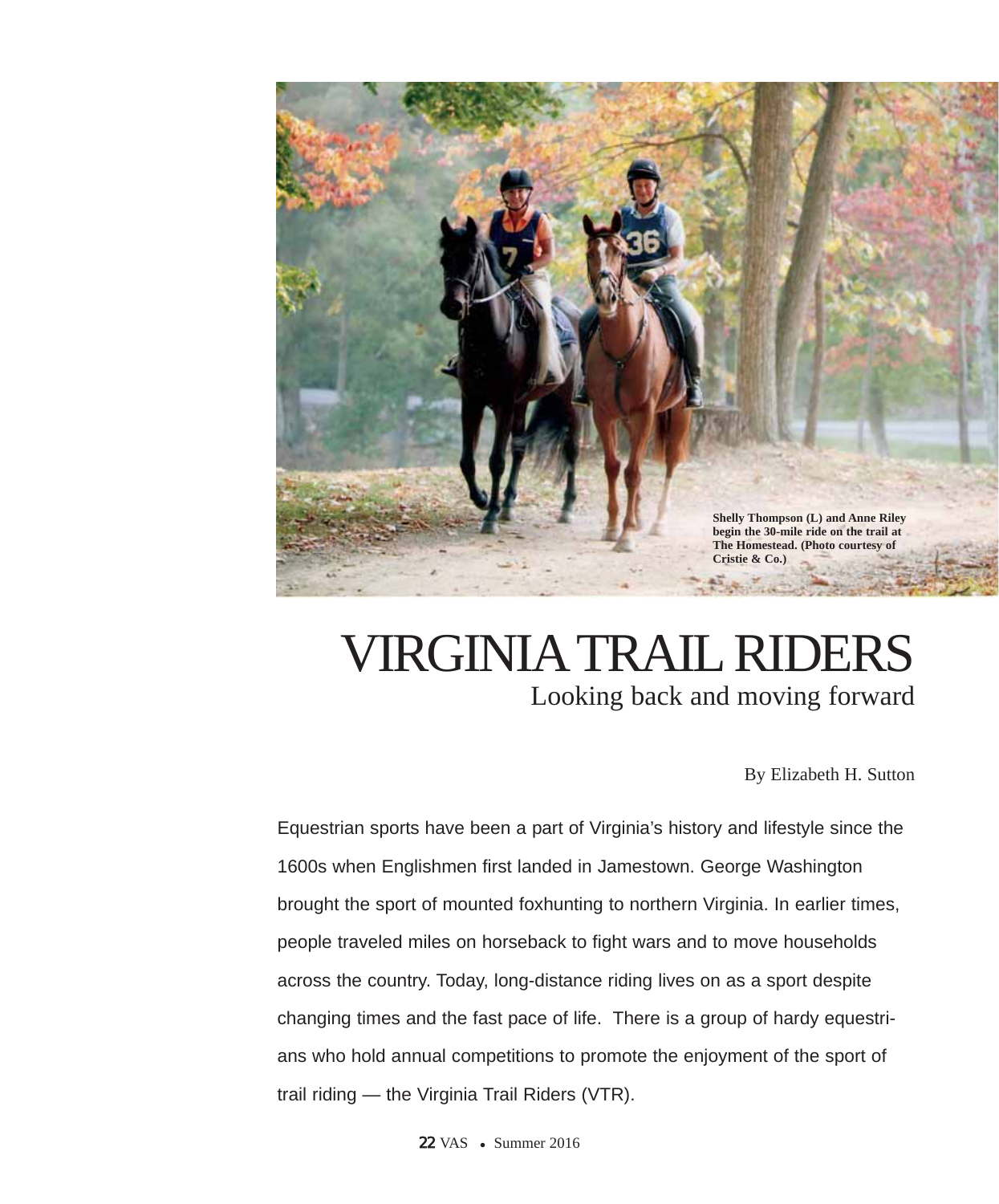H orses provided the first w transportation that brought people to the resort when it was founded in 1766," notes Lynn Swann of The Omni Homestead Resort Hotel in Hot Springs, Virginia. "We are pleased to have the Virginia Trail Riders as part of our past and our present."

The Virginia Trail Riders, Inc. is a private organization of equestrians that hosts two long-distance trail rides each fall and spring at The Homestead. The popular 30-mile competitive and pleasure ride is in early October on Columbus Day weekend and the more rigorous 100- and 50-mile competition is in April. Riders from as far away as Vermont, Florida and California have come to ride the extensive trails that traverse the Allegheny highlands surrounding the hotel.

The organization was founded originally in 1957 at a meeting at the Skyland Inn in Shenandoah National Park, organized by George Cole Scott of Richmond with a group of 43 fellow horse enthusiasts to "inaugurate, promote and execute an Endurance (i.e. long distance) Trail Ride in Virginia and to inaugurate, promote and execute other trail rides and recreational enjoyment of horse sports in Virginia." Its executive committee included two scions of Virginia equestrian history: Mrs. Archibald Randolph, MFH of the Piedmont Hunt of Upperville, who learned her "keep up or go home" riding style from her uncle, General George S. Patton; and Alexander Mackay-Smith, a distinguished author, historian and sportsman from White Post.

The first 100-mile competitive trail ride took place April 15-17, 1958, at The Homestead. Fay Ingalls, then managing director of the Homestead, invited the Virginia Trail Riders to set up



**A 50-mile rider trots along Hobby Horse Farm near the Cascades Inn. (Photo courtesy of VTR)**

**A map showing the second day of the 100-mile route for the inaugural April 15-17, 1958, ride (Courtesy of VTR)** 



## 23 VAS • Summer 2016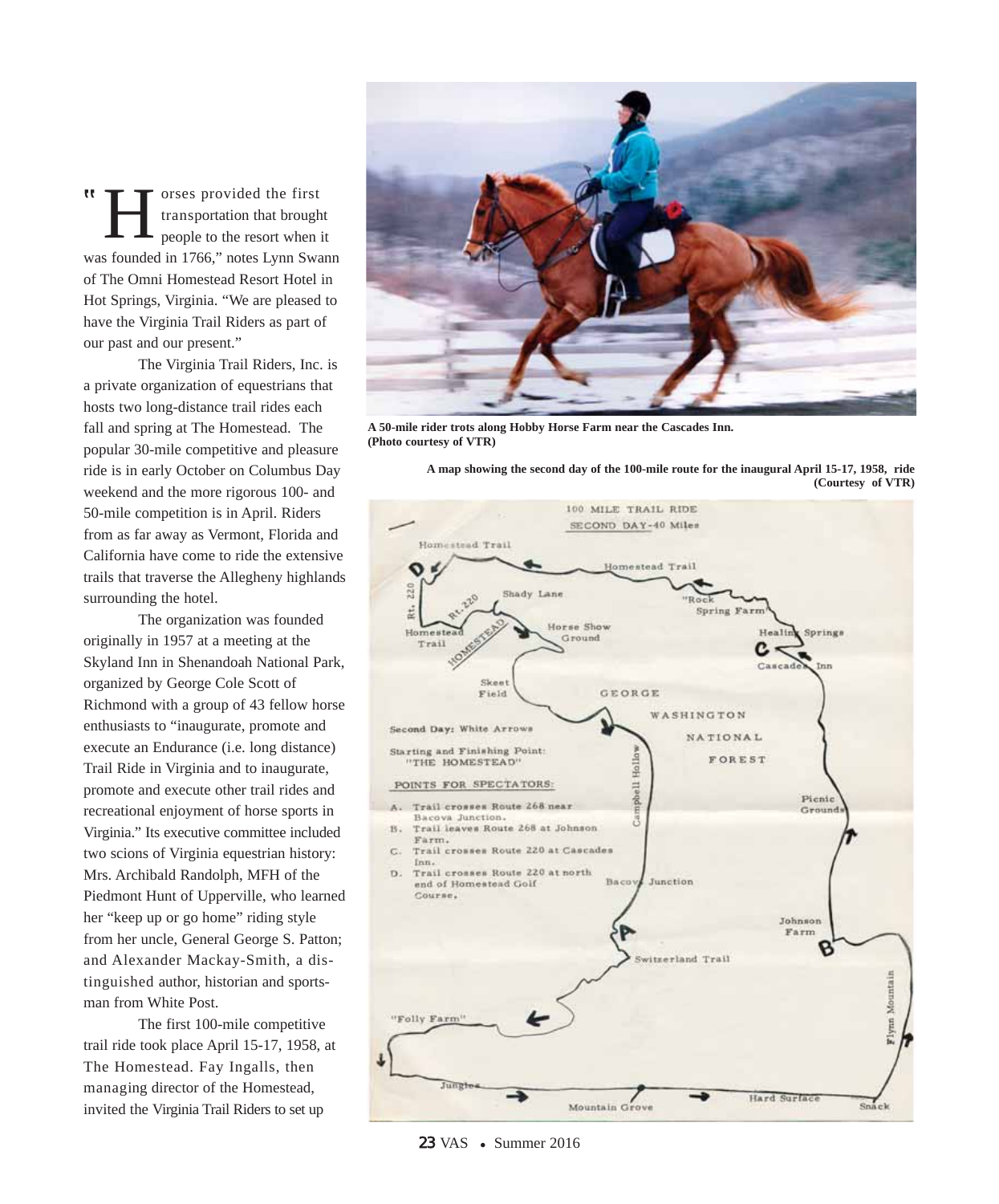headquarters and hold its events there to take full advantage of the extensive trail system and stables at the Bath County show grounds. The Cascades Inn provided the ideal lodging, with a banquet hall and facility to handle up to 90 guests. The conditions and schedule followed the rules laid down by the Green Mountain Horse Association in South Woodstock, Vermont, (established in 1926) for the 100-mile competitive ride. There were 44 entrants who rode 40 miles the first and second days. Only 30 of them completed the final 20 miles on the third and final day. Entrants set off at a prescribed time between 8:30 and 9 a.m. and seven hours in the saddle was optimal. Contestants know how to pace their horses after spending many hours in the saddle preparing for the event.

"April in the Hot Springs valley can bring cold and unpredictable weather," said Jean von Schilling, local landowner and current secretary of the organization,



**Robin Richards and Terri Catlett from Millwood, Virginia, stop so their horses can drink along the trail in Hobby Horse Farm on the 50-mile ride in 2008. (Photo by Doris Stimpson)**

**Mrs. Stephen C. Clark, Jr. of Middleburg, Virginia (L), William N. Wilbur of Warrenton, Virginia, and Mrs. Richard N. Jackson of Upperco, Maryland, on the last leg of a 40-mile ride through rain, sleet, mud and snow at the third annual 100-mile ride in 1961. (Photo by Aubrey Graves)**

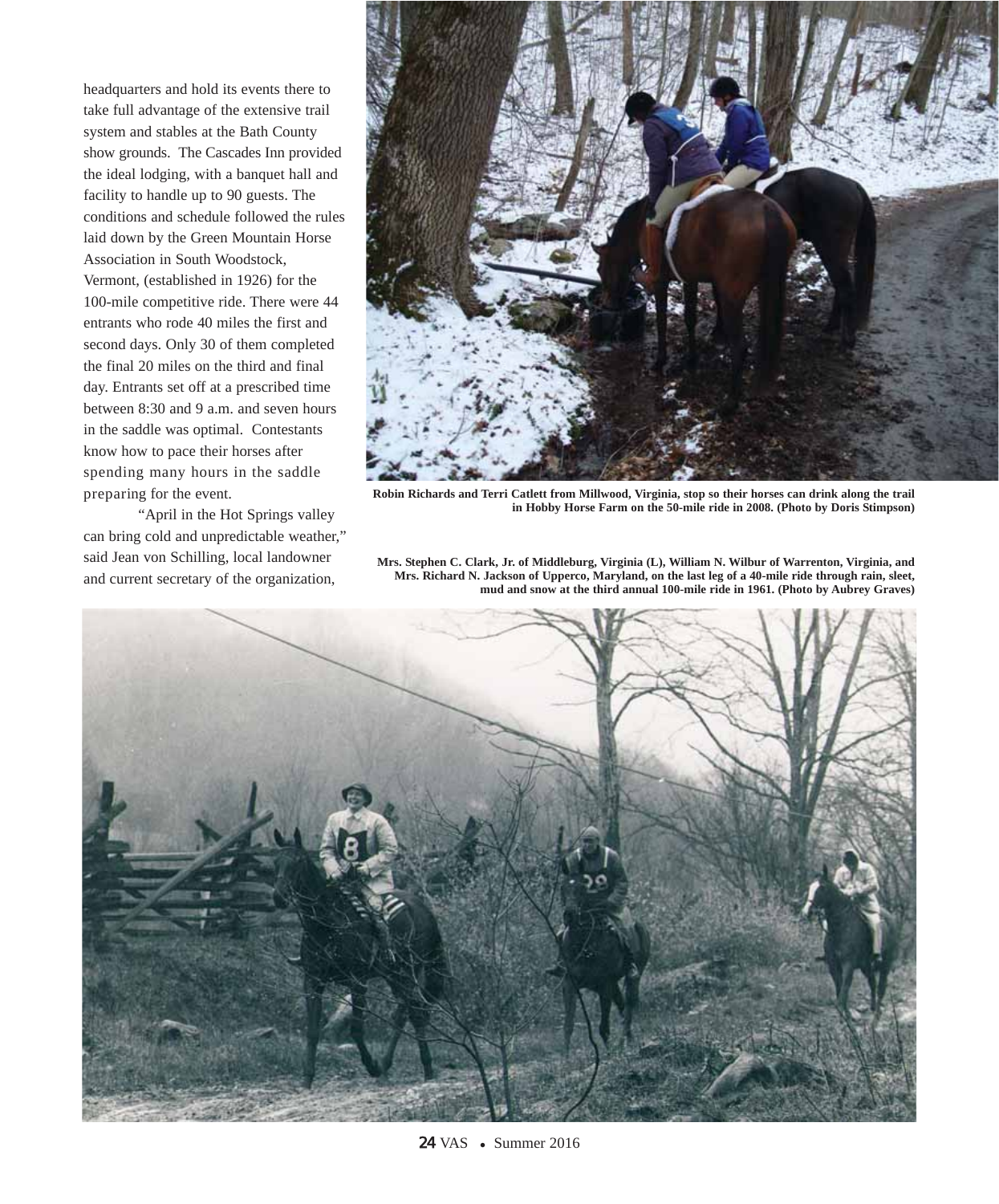

**Horses are examined by a vet along the trail at designated stops to assess their heart rate.** 



**The above photos were taken in the 1960s, before regulations for wearing approved protective helmets went into effect. (Courtesy of VTR)**

recalling her introduction to the event. "I had never heard about the ride until some riders wearing numbers came through on a miserably cold and wet day. They looked as though they were somewhat worse for wear, and were just part way through the course."

The winner finishes the third day of riding worn to a frazzle and exhausted but the condition of the rider at the finish line is not judged. What counts is that the horse he or she is riding arrives in tiptop condition and within the time limit. It is not a race in the normal sense, but an endurance test for the horses. Winning the long distance ride gives an incomparable sense of pride and accomplishment. Paul Mellon was Grand Champion of the 100 mile in 1977, 1978, and 1979, riding his retired steeplechaser Christmas Goose, a bronze statue of which is prominently displayed at the Virginia Museum of Fine Arts.

In the early days of the 100-mile event, the 70 stalls at the show grounds were filled. Today, there are only 40 stalls and fewer riders. Former 100-mile champions Jennifer Spalding of Middleburg and Edith Lyon of Syria explained that the interest in long-distance trail riding peaked in the 1980s and early nineties. Today, however,



the motivation is the same: the challenge, the competition and the camaraderie."It's similar to the spirit of the cavalry! To take care of your horse to go the distance and be in 'fighting good shape' when you arrive—it's a test of what you and your horse can do together." von Schilling explains. The spring ride at The Homestead served to kick off a series of competitive trail rides that took place from New York, New Jersey, North Carolina and all the way to Florida.

Big changes came to VTR when the Ingalls family sold The Homestead to ClubCorp in 1993 and portions of the extensive original trails were taken over by private development. The Cascades Inn, once the center of hospitality for the gathering, closed its doors. The resort no longer maintained the trails as it had done when the Ingalls, who were active horse people, were owners.

However, VTR lives on, thanks to the mentorship and dedication of its members and the cooperation of the current ownership, the Omni Hotel group. After the 100-mile ride this year on April 11-13, VTR will assess its future. The group lost its president, Carol Easter, in the fall of 2015. Trail committee chair Doris Stimpson of Boyce,